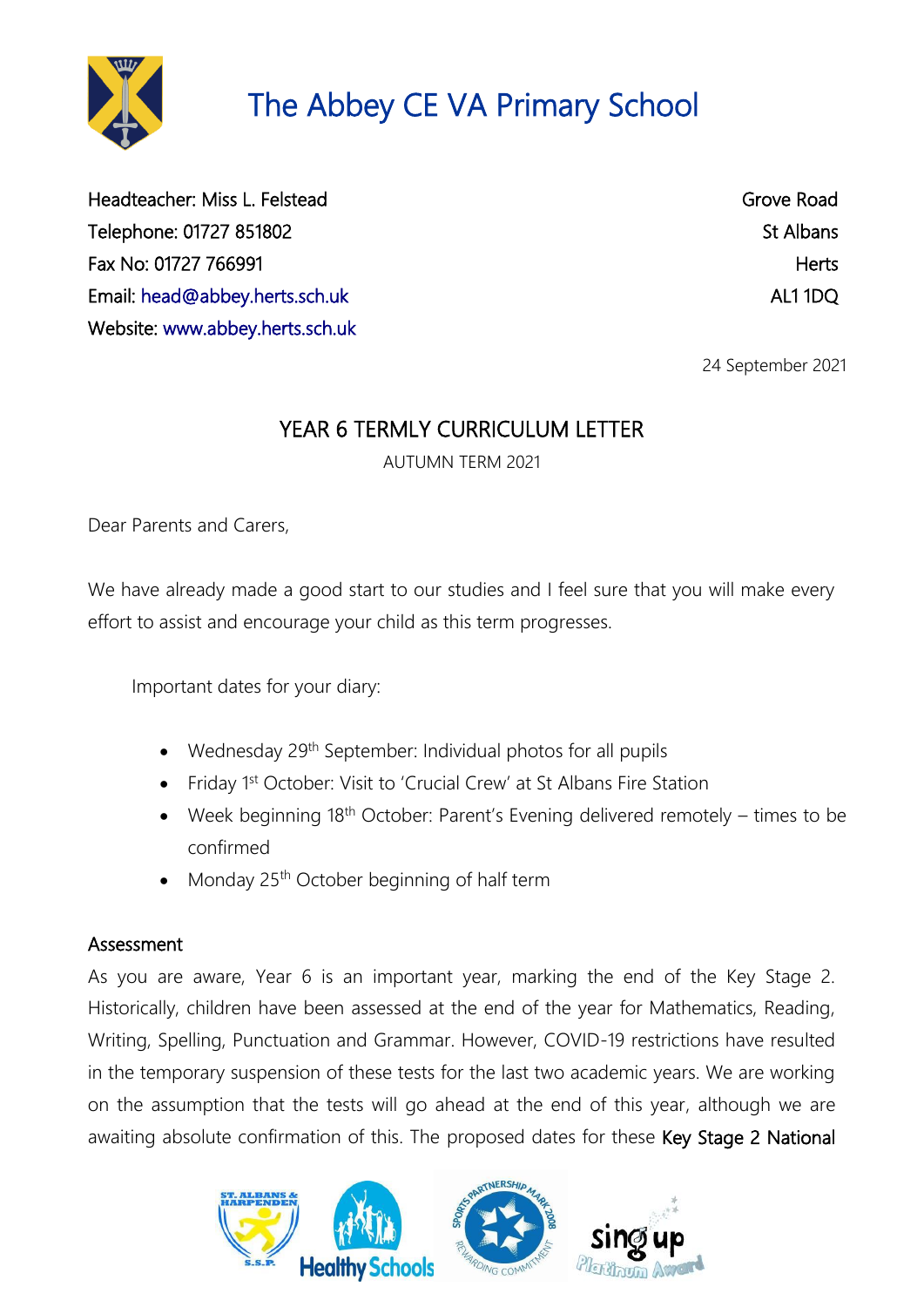

Curriculum assessments or SATs will be from Monday  $9<sup>th</sup>$  May to Thursday 12<sup>th</sup> May. Year 6 parents will receive the results from all of these assessments in the school reports, which will be sent home with children in July 2022.

In line with government levels, the children will be assessed to be:

- Securely within Age Related Expectations (ARE)
- Working towards ARE
- Below ARF
- Above ARE

Parent/teacher consultations take place in the middle of the Autumn and Spring Terms; this is an opportunity to discuss your child's progress, behaviour and social and emotional development. An annual report to parents is produced in the summer term.

## Year 6 - SUMMARY OF OBJECTIVES

For your information I have outlined below some of the topics that will be covered this term in Year 6.

## English

- Fiction linked to our term's topic on WWII notably 'Friend or Foe' by Michael Morpurgo
- Non-fiction explanation texts using varying forms of cohesion and formal tone.
- Writing for a range of different purposes and audiences including discussions centred around a fictional dilemma, newspaper reports and a longer narrative
- Punctuation, spelling and grammar

## **Mathematics**

As Mathematicians, we will be covering a variety of different units this term, alternating between number, shape and measure.

- Number and place value (including 6-digit numbers, decimals to 3 decimal places and negative numbers)
- Problem-solving, reasoning and algebra (expressing missing number statements algebraically)
- Measurement: converting between different units of measure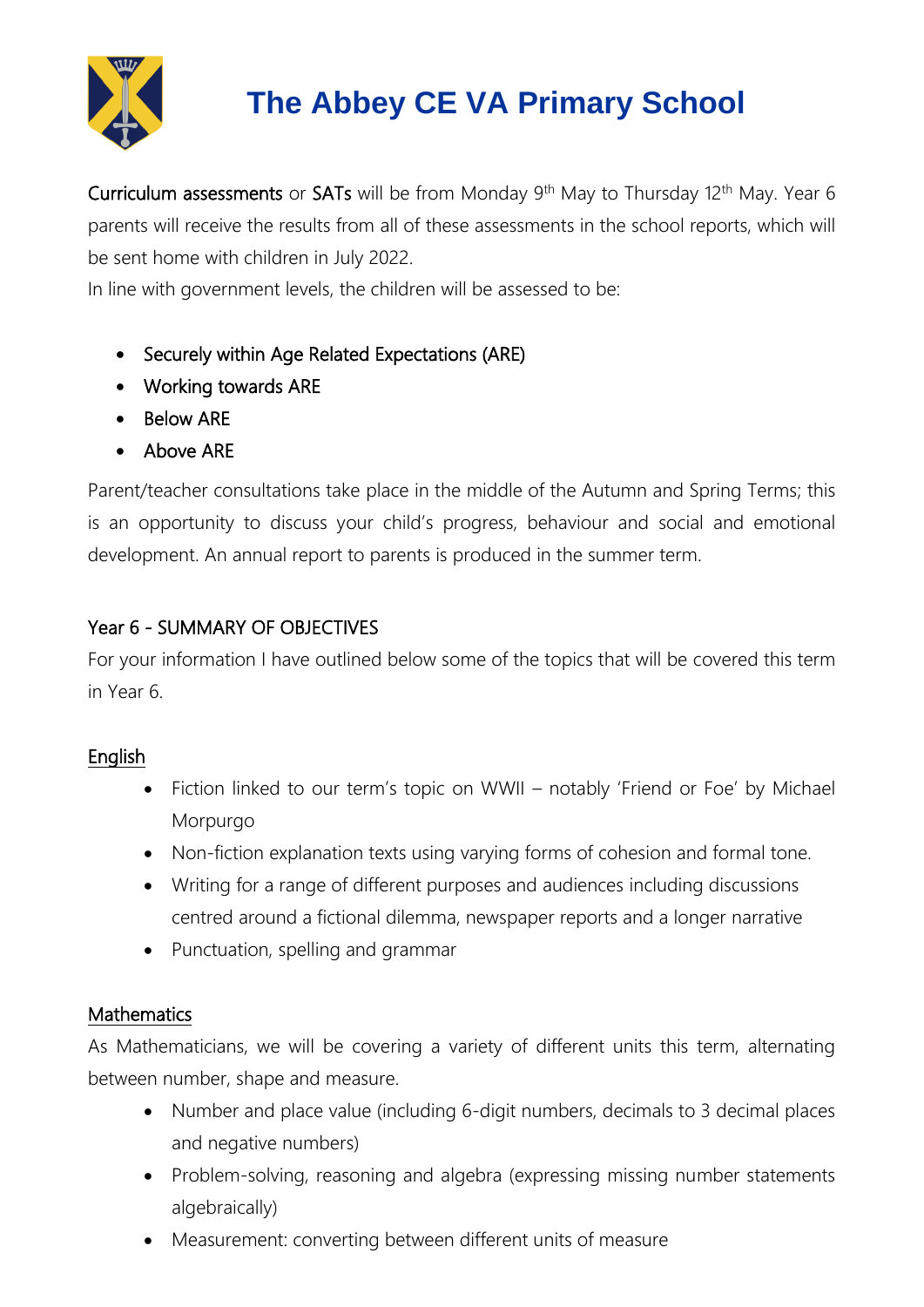

- Worded problems relevant information
- Mental Maths skills: addition, subtraction, multiplication and division
- 2D shapes: finding their properties and calculating area and perimeter
- Fractions, ratio and proportion: adding and subtracting fractions, finding fractions of amounts, dividing unit and non-unit fractions by whole numbers

## **Science**

As scientists, we will be learning about Electricity and Light. The children will learn about circuits and components and how to create complete circuits and the scientific symbols for these. They will also be identifying about how both natural and man-made light works.

### Music

In Music the children will start the year by exploring the song 'Happy' by Pharrell Williams. They will explore the songs rhythm and introduce their own improvisations in conjunction with the song. In the second part of the term the children will explore 'classroom jazz' as well as engaging in other musical activities linked to Christmas celebrations.

## French

As linguists, we will be using language that helps us to explore the country of France. To link with our History, we will also be touching on 'la deuxième guerre mondiale' and learning how to refer to key events and figures from the Second World War.

# PE

For their physical activity this term the children will be engaging in athletics as well as outdoor adventurous activities, including orienteering.

### RE

As people of faith, the children will be exploring the relationship between science and religion. In the second half of the term the children will explore the religion of Hinduism.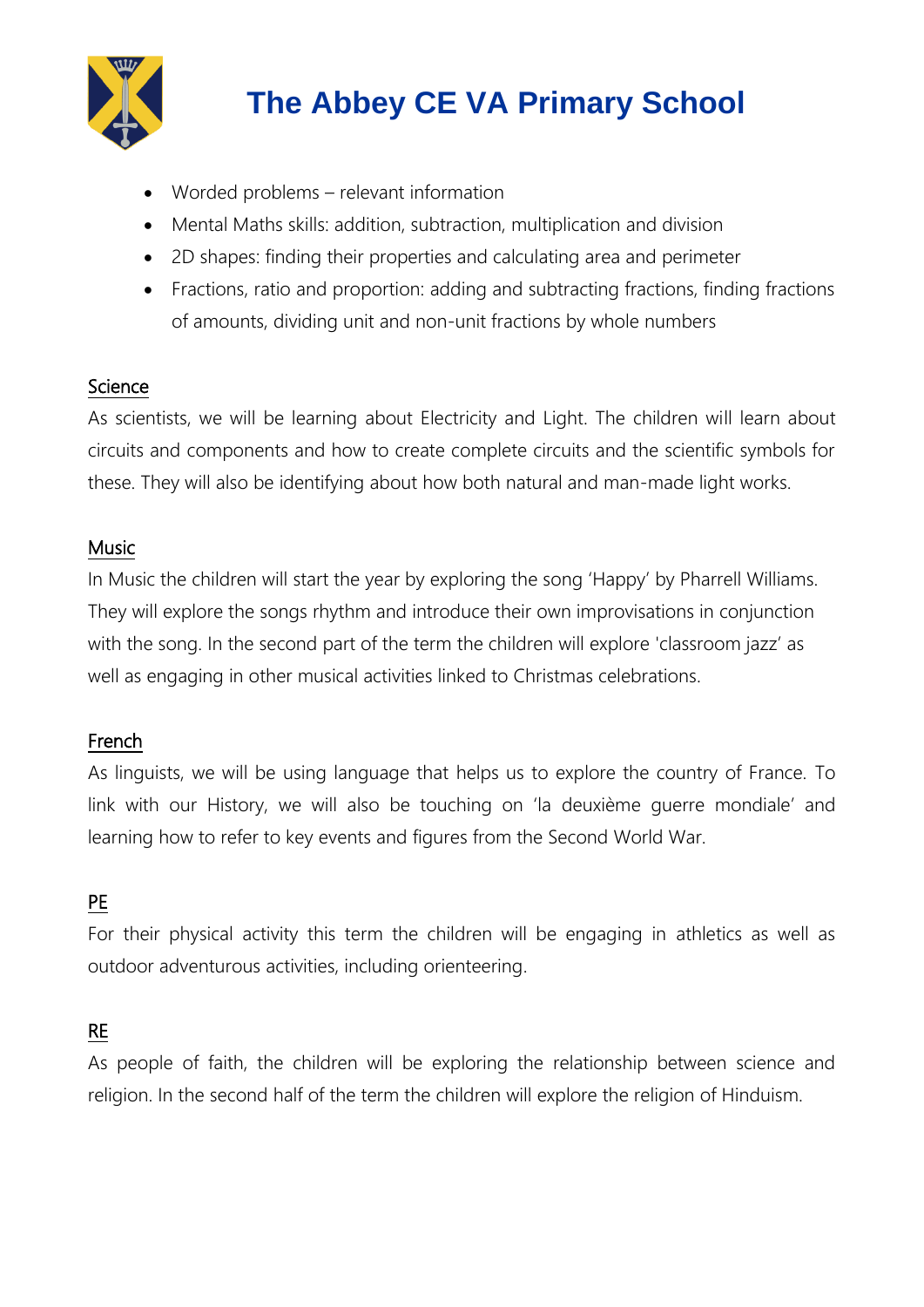

## Computing

In Computing, the children will be introduced to the coding languages of HTML and CSS and will explore the history and structure of the web. They will use coding to create web pages linked to their work on propaganda in WWII.

#### **History**

As historians, we will be investigating 'Why was winning the Battle of Britain in 1940 so important?" This investigation enables pupils to examine a wide range of historical sources to help them gain some insight into the thinking of the leaders of Nazi Germany in May 1940 and the reasons why securing air superiority was so critical to them for any invasion plan to succeed. Children will also identify and reach a judgment about the relative importance of the factors that contributed to the United Kingdom winning the Battle of Britain.

### Geography

As geographers, we will be investigating the question "What is a river?" and investigating how the River Axe changes from source to mouth and why river estuaries are such important places for wildlife.

### Art & D&T

As artists, the children will be studying the work of a variety of war artists such as Paul Nash and John Singer Sargent as well as the War-era work of Lowry. The children will use a variety of mediums to create a range of WWII images including works in charcoal and pencil and Blitz-inspired landscapes. In D&T Year 6 Children will be designing and creating their own air-raid shelters.

### You can help and support us by:

- 1. Regularly checking your child's homework to monitor that all homework has been completed and submitted on time and assisting with research as appropriate.
- 2. Testing weekly spellings/spelling rules on a regular basis.
- 3. Listening to your child read each evening (or as often as possible) and questioning them on what they have read. It is imperative that children are reading a range of different text types and are reading for at least 20 minutes per day.